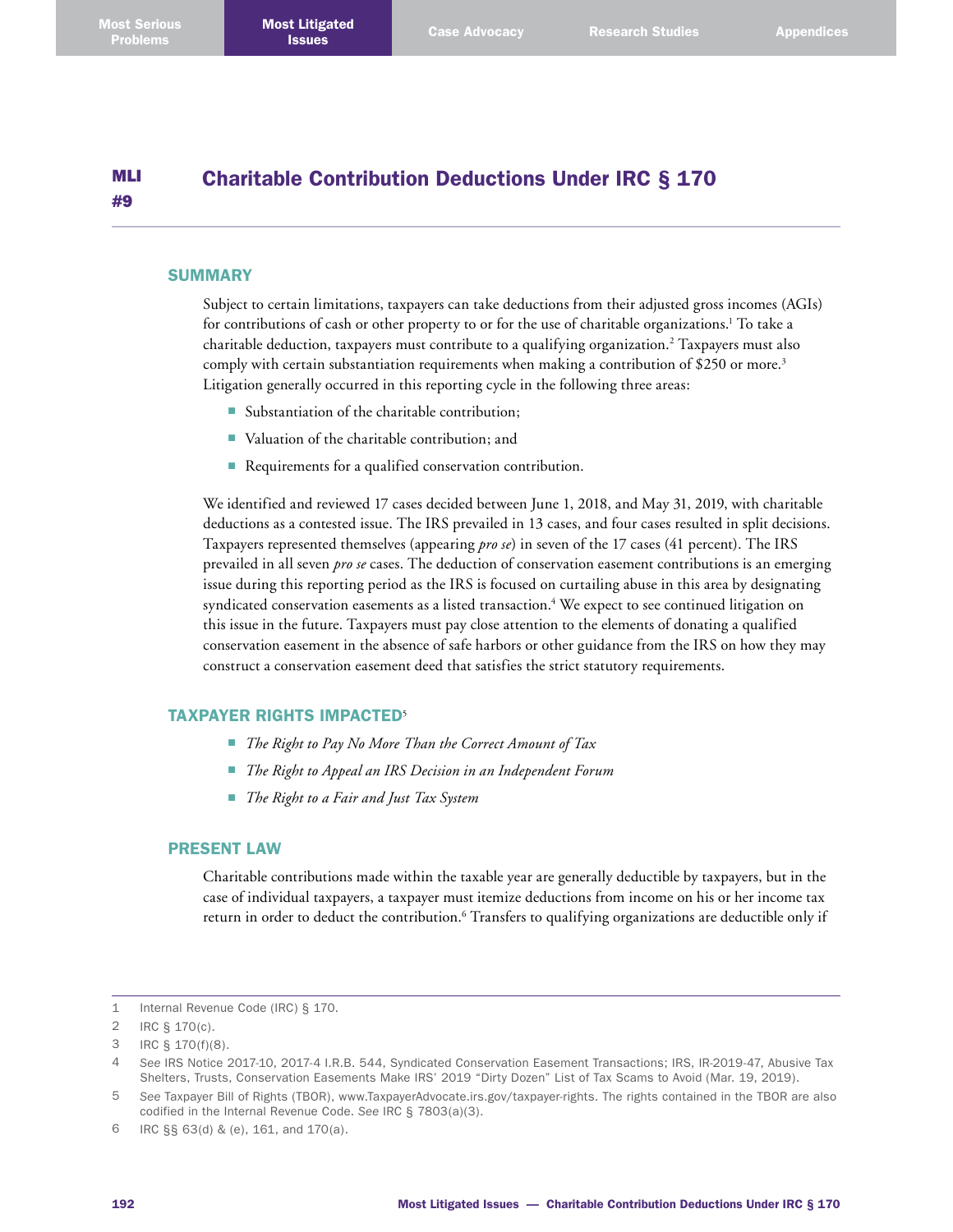they are contributions or gifts,<sup>7</sup> not payments or other consideration in exchange for goods or services.<sup>8</sup> A contribution or gift will be allowed as a deduction under Internal Revenue Code (IRC) § 170 only if it is made "to" or "for the use of" a qualifying organization. 9 Taxpayers cannot deduct services that they offer to charitable organizations; however, incidental expenditures incurred while serving a charitable organization and not reimbursed may constitute a deductible contribution. 10

Under prior law, individual taxpayers' charitable contribution deductions were generally limited to 50 percent of the taxpayer's contribution base (AGI computed without regard to any net operating loss carryback to the taxable year under IRC § 172). 11 The Tax Cuts and Jobs Act (TCJA) increased the limitation to 60 percent for cash donations in tax years (TYs) 2018 through 2025. 12 Subject to certain limitations, individual taxpayers can carry forward unused charitable contributions in excess of these limitations for up to five years. 13

For corporate taxpayers, charitable deductions are generally limited to ten percent of the taxpayer's taxable income and are also available for carryforward for up to five years, subject to limitations.<sup>14</sup>

#### Substantiation

For cash contributions, taxpayers must maintain receipts from the charitable organization, copies of cancelled checks, or other reliable records showing the name of the organization, the date, and the amount contributed. 15 Deductions for single charitable contributions of \$250 or more are disallowed in the absence of a contemporaneous written acknowledgement from the charitable organization. 16 The taxpayer is generally required to obtain the contemporaneous written acknowledgment no later than the date he or she files the return for the year in which the contribution is made. 17 The contemporaneous written acknowledgement must include:

- The name of the organization;
- The amount of the cash contribution;
- A description (but not the value) of the noncash contribution;
- A statement that no goods or services were provided by the organization in return for the contribution, if that was the case;
- A description and good faith estimate of the value of goods or services, if any, that an organization provided in return for the contribution; and

- 13 IRC § 170(b)(1)(G)(i) & (d)(1).
- 14 IRC § 170(b)(2) & (d)(2).
- 15 Treas. Reg. § 1.170A-13(a)(1).
- 16 IRC § 170(f)(8); Treas. Reg. § 1.170A-13(f).
- 17 Treas. Reg. § 1.170A-13(f)(3).

<sup>7</sup> The Supreme Court of the United States has defined "gift" as a transfer proceeding from a "detached and disinterested generosity." *Comm'r v. Duberstein*, 363 U.S. 278, 285 (1960).

<sup>8</sup> Treas. Reg. § 1.170A-1(h).

<sup>9</sup> IRC § 170(c).

<sup>10</sup> Treas. Reg. § 1.170A-1(g). Meal expenditures in conjunction with offering services to qualifying organizations are not deductible unless the expenditures are away from the taxpayer's home. *Id.* Likewise, travel expenses associated with contributions are not deductible if there is a significant element of personal pleasure involved with the travel. IRC § 170(j).

<sup>11</sup> IRC § 170(b)(1)(A).

<sup>12</sup> IRC § 170(b)(1)(G); Tax Cuts and Jobs Act, Pub. L. 115-97, § 11023, 131 Stat. 2054 (2017) ¶ 230.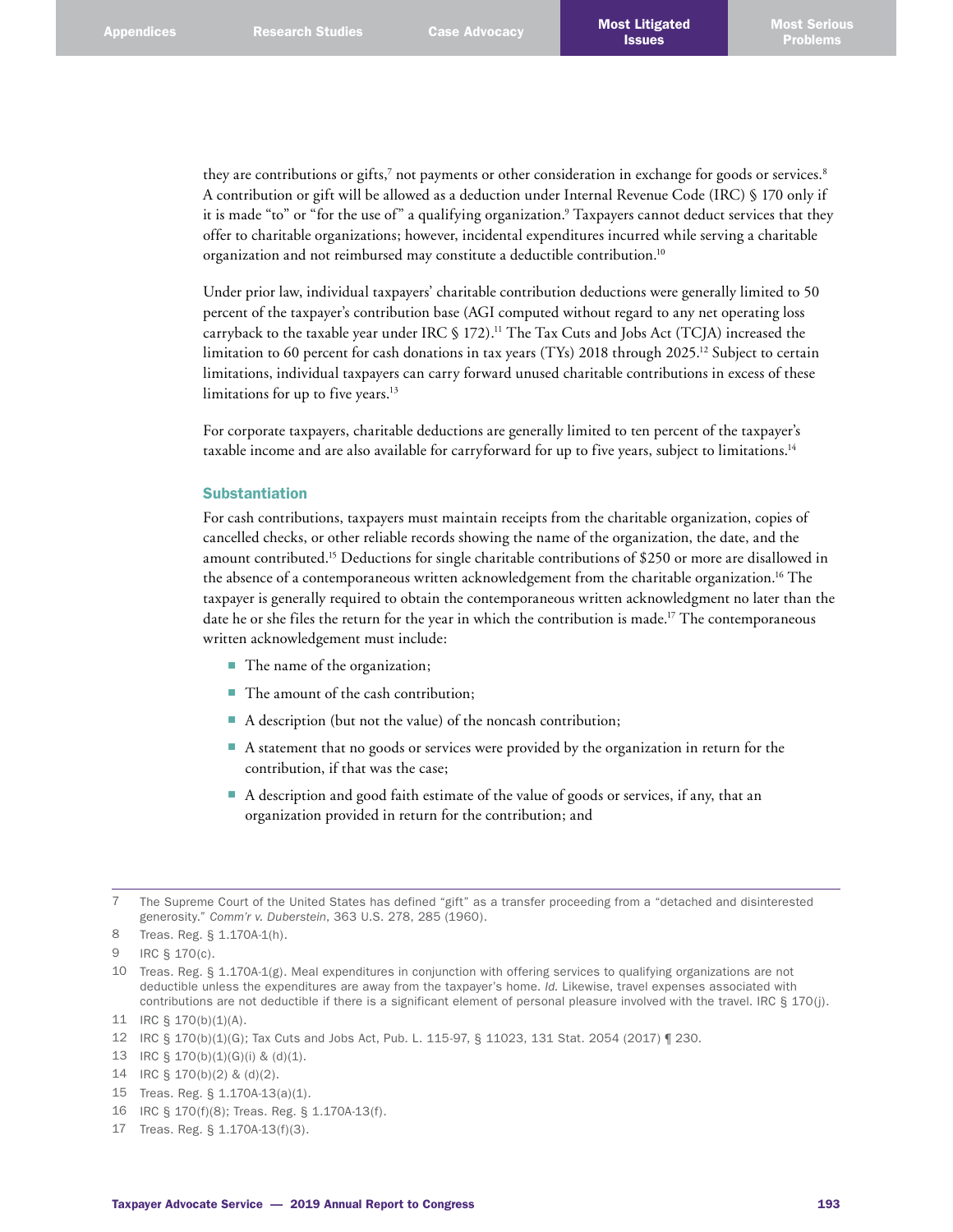■ A statement that goods or services, if any, that an organization provided in return for the contribution consisted entirely of intangible religious benefits, if that was the case. 18

For each contribution of property other than money, taxpayers generally must maintain a receipt showing the name of the recipient, the date and location of the contribution, and a description of the property. 19 Generally, when taxpayers contribute property other than money, the amount of the allowable deduction is the fair market value of the property at the time of the contribution. 20 For contributions of property that result in a taxpayer claiming a deduction in excess of \$5,000, the taxpayer must obtain a qualified appraisal prepared by a qualified appraiser. 21

## Valuation

The amount of a charitable contribution that is noncash property is the fair market value of the property at the time of its contribution. 22 The fair market value is "the price at which the property would change hands between a willing buyer and a willing seller, neither being under any compulsion to buy or sell and both having reasonable knowledge of relevant facts."<sup>23</sup> This is generally true even when the donation is for a partial interest in property, such as a conservation easement. 24 The value of a conservation easement is "the fair market value of the perpetual conservation restriction at the time of the contribution."25

## Qualified Conservation Contributions

For a gift to constitute a qualified contribution under IRC § 170, the donor must possess a transferrable interest in the property and intend to irrevocably relinquish all rights, title, and interest to the property without any expectation of some benefit in return. 26 Taxpayers generally are not permitted to deduct gifts of property consisting of less than the taxpayer's entire interest in that property. 27 Nevertheless, taxpayers may deduct the value of a contribution of a partial interest in property that constitutes a "qualified conservation contribution,"28 also known as a conservation easement. A contribution will constitute a qualified conservation contribution only if it is of a "qualified real property interest," made to a "qualified organization," "exclusively for conservation purposes."<sup>29</sup> All three conditions must be satisfied for the donation to be deemed a "qualified conservation contribution."<sup>30</sup>

- 28 IRC § 170 (f)(3)(B)(i), (h).
- 29 IRC § 170(h)(1).
- 30 *Id.*

<sup>18</sup> IRC § 170(f)(8)(B); Treas. Reg. § 1.170A-13(f)(2); IRS Pub. 1771, Charitable Contributions Substantiation and Disclosure Requirements (Rev. Mar. 2016).

<sup>19</sup> Treas. Reg. §§ 1.170A-13(b)(1)(i) to (iii).

<sup>20</sup> Treas. Reg. § 1.170A-1(c)(1). This general rule is subject to certain exceptions that in some cases limit the deduction to the taxpayer's cost basis in the property, or otherwise reduced for certain contributions of ordinary income and capital gain property. *See* IRC § 170(e).

<sup>21</sup> IRC § 170(f)(11)(C); Treas. Reg. § 1.170A-13(c). "Qualified appraisal" and "qualified appraiser" are defined in IRC  $\S$  170(f)(11)(E)(i) and (ii), respectively. Further, taxpayers must attach that qualified appraisal to their Federal income tax returns when claiming a deduction of more than \$500,000. IRC § 170(f)(11)(D).

<sup>22</sup> Treas. Reg. § 1.170A-1(c)(1).

<sup>23</sup> Treas. Reg. § 1.170A-1(c)(2). The calculation of the fair market value is generally determined by a number of factors outlined in the regulations. *See* Treas. Reg. § 1.170A-14(h).

<sup>24</sup> *Browning v. Comm'r*, 109 T.C. 303, 311-314 (1997) (citing Treas. Reg. § 1.170A-7(c)).

<sup>25</sup> Treas. Reg. §§ 1.170A-7(c) & 1.170A-14(h)(3).

<sup>26</sup> IRC § 170(f)(3); *Goldstein v. Comm'r*, 89 T.C 535, 541-542 (1987).

<sup>27</sup> IRC § 170(f)(3).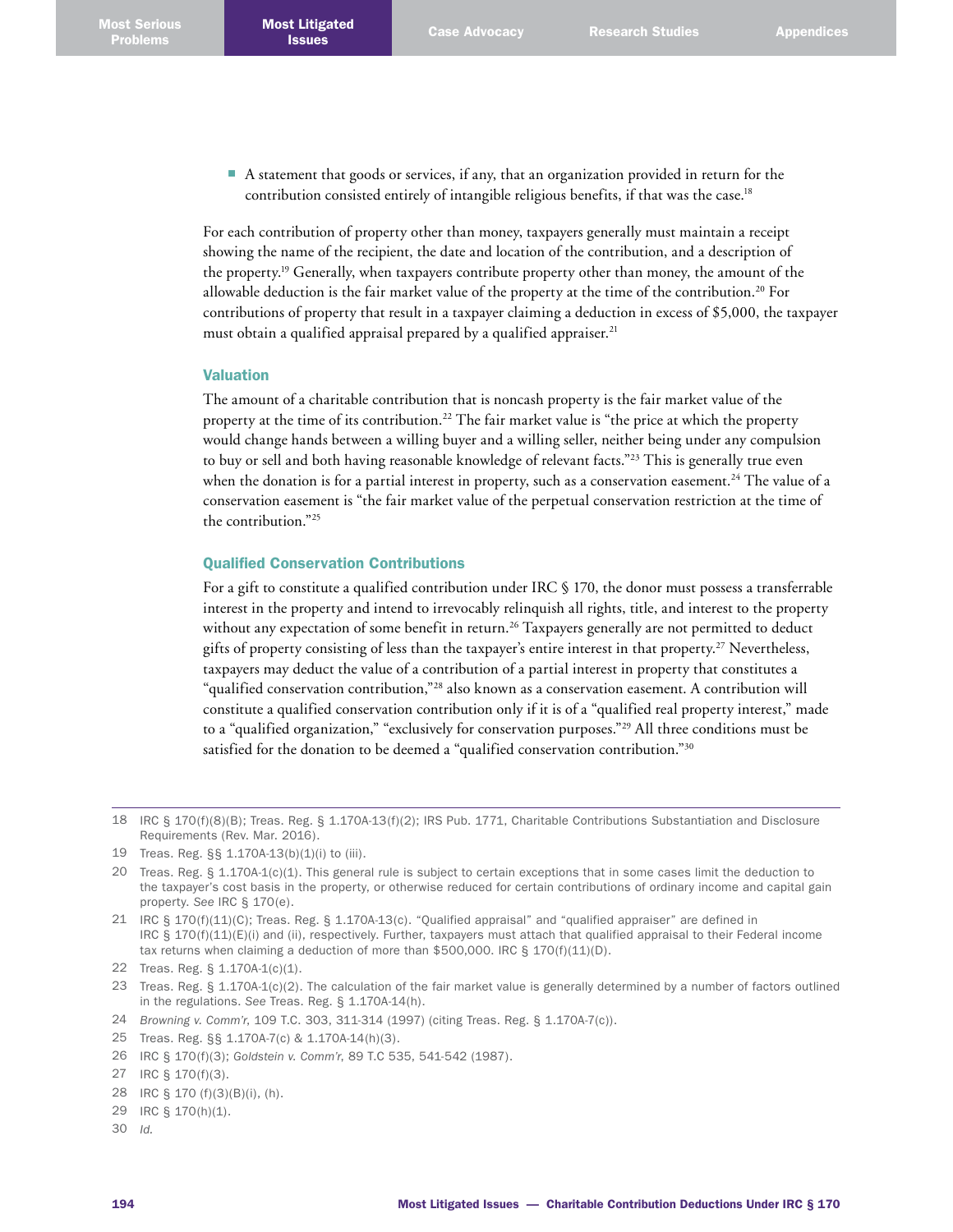## Recent Development: Payments Resulting in State or Local Tax Benefits

The TCJA capped the state and local tax deduction that taxpayers could take at \$10,000, for TYs 2018 through 2025.<sup>31</sup> This aspect of the TCJA resulted in numerous states developing workarounds to circumvent the limitation, including the creation of charities which residents can donate to in exchange for state and local tax credits. 32

The Department of Treasury and the IRS promulgated regulations that address these workarounds, and require taxpayers, under certain circumstances, to reduce their charitable contribution deductions by the amount of any state or local tax credits they receive or expect to receive in return. 33 The reasoning in the new regulation is that if a taxpayer expects to receive a state or local tax credit in exchange for a payment or property transfer considered in IRC § 170(c), that credit is generally a *quid pro quo*, and will reduce the taxpayer's deduction by the amount of the credit. 34 These regulations apply to contributions made after August 27, 2018. 35

There are a few exceptions to the general rule established by the new regulation. If the state or local tax credits received or expected by the taxpayer amount to 15 percent or less of the taxpayer's payment or the fair market value of their property contribution, the taxpayer may claim the deduction without reducing the federal charitable contribution deduction under IRC § 170. 36

If the taxpayer receives or expects to receive state or local tax deductions, the taxpayer will not be required to reduce his or her federal charitable contribution deduction, so long as the state and local deductions do not exceed the value of the taxpayer's charitable contribution. 37 Because the regulations became effective after our reporting period ended, we did not review any cases involving the new regulations, though we anticipate that we may see cases involving them in the coming years.

# ANALYSIS OF LITIGATED CASES

TAS reviewed 17 decisions entered between June 1, 2018, and May 31, 2019, involving charitable contribution deductions claimed by taxpayers. Table 9 in Appendix 5 contains a detailed list of those cases. Of the 17 cases, the most common issues were: substantiation (or lack thereof) of the claimed contribution (ten cases), valuation of the property contributed (six cases), and contribution of an easement (seven cases). 38

35 Treas. Reg. §1.170A-1(h)(3)(viii). Regulations were effective on August 12, 2019.

37 Treas. Reg. § 1.170A-1(h)(3)(ii).

<sup>31</sup> *See* IRC § 164(b)(6)(B); Tax Cuts and Jobs Act, Pub. L. 115-97, §11042, 131 Stat. 2054 (2017) ¶ 215.

<sup>32</sup> For a discussion of the various state workarounds, see Cynthia M. Pedersen, *States' Workarounds to the State and Local Tax Deduction Limitation*, The Tax Adviser (Aug. 1, 2018), [https://www.thetaxadviser.com/issues/2018/aug/workarounds-state](https://www.thetaxadviser.com/issues/2018/aug/workarounds-state-local-tax-deduction-limitation.html)[local-tax-deduction-limitation.html](https://www.thetaxadviser.com/issues/2018/aug/workarounds-state-local-tax-deduction-limitation.html).

<sup>33</sup> Treas. Reg. §1.170A-1(h)(3) *as amended by* 84 Fed. Reg. 27,513 (June 13, 2019) (effective Aug. 12, 2019). The IRS also issued Notice 2019-12 to provide a safe harbor for itemizing taxpayers to be able to add some payments that are or will be disallowed under the new regulation to their state and local tax deductions (up to the \$10,000 limit for single and married filing jointly taxpayers; \$5,000 if married filing separately). IRS, Notice 2019-12: Guidance Providing a Safe Harbor Under Section 164 for Certain Individuals Who Make a Payment to or for the Use of an Entity Described in Section 170(c) in Return for a State or Local Tax Credit (June 11, 2019).

<sup>34</sup> 84 Fed. Reg. 27,513 (June 13, 2019), [https://www.federalregister.gov/documents/2019/06/13/2019-12418/](https://www.federalregister.gov/documents/2019/06/13/2019-12418/contributions-in-exchange-for-state-or-local-tax-credits) [contributions-in-exchange-for-state-or-local-tax-credits](https://www.federalregister.gov/documents/2019/06/13/2019-12418/contributions-in-exchange-for-state-or-local-tax-credits) (providing an explanation of the new rules).

<sup>36</sup> Treas. Reg. § 1.170A-1(h)(3)(vi).

<sup>38</sup> Cases addressing more than one described issue are counted for each issue. For example, cases addressing the valuation of easements are counted once as a valuation issue case and again as a conservation easement issue case. As a result, the breakdown of case issues above will not add up to the total number of cases reviewed by TAS.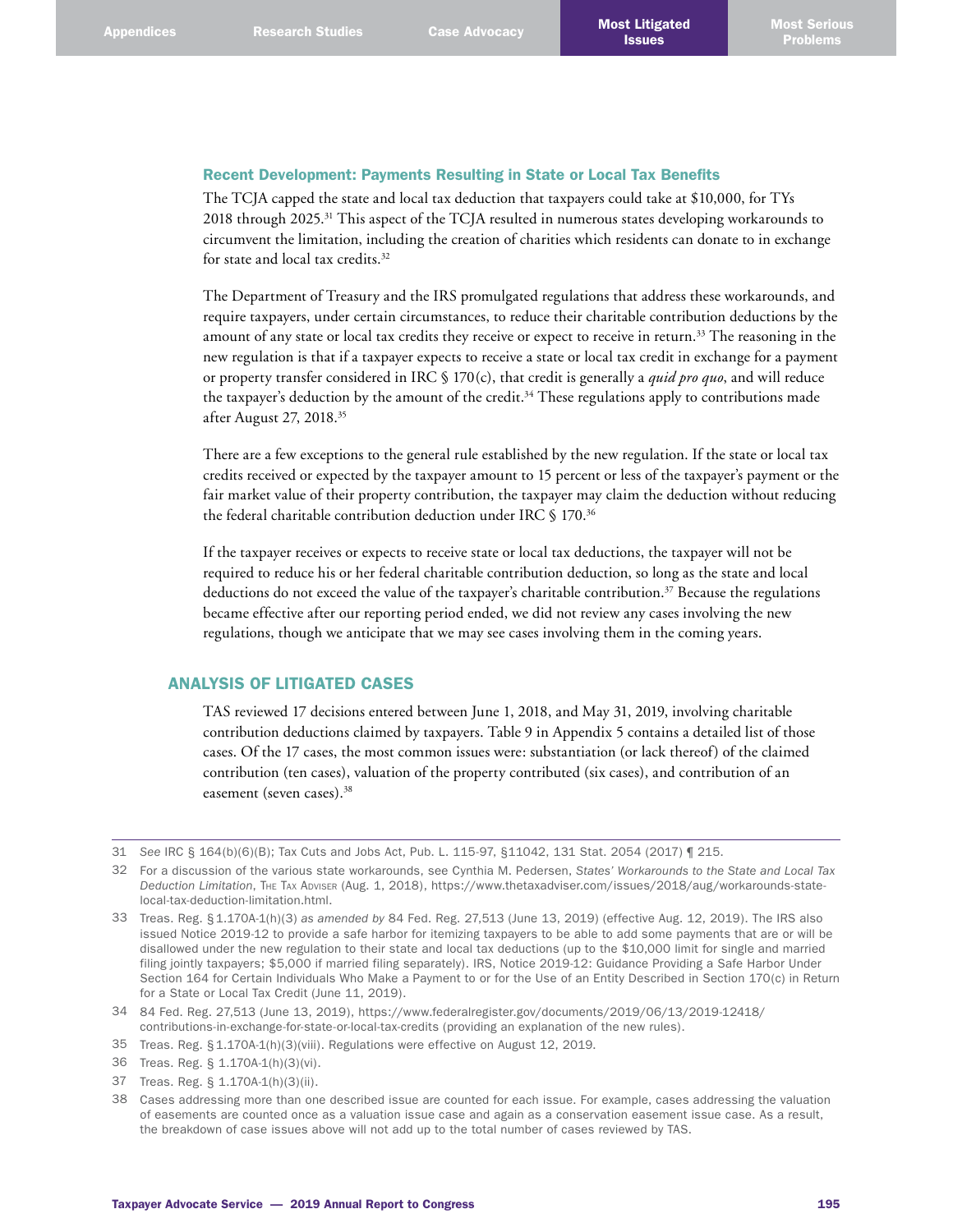#### Substantiation

Ten cases involved the substantiation of deductions for charitable contributions. When determining whether a claimed charitable contribution deduction is adequately substantiated, courts tend to follow a strict interpretation of IRC § 170. As noted earlier, deductions for single charitable contributions of \$250 or more are disallowed in the absence of a contemporaneous written acknowledgement from the charitable organization. 39

#### *Blau, LLC v. Commissioner*

*Blau, LLC v. Commissioner* involved the issue of whether the taxpayer, RERI Holdings I, LLC (RERI), substantiated its noncash charitable contribution. 40 RERI claimed a charitable contribution deduction of approximately \$33 million for its donation of a noncash asset, a future interest in a piece of commercial property, to the University of Michigan. 41 This valuation was based on an appraisal, which RERI attached to its Form 8283, Noncash Charitable Contributions. 42 However, on the Form 8283, RERI did not fill in the space for "Donor's cost or adjusted basis," or explain why it omitted the basis. 43

Generally, IRC § 170 allows taxpayers to claim deductions for donations to charitable organizations, but "only if verified under regulations prescribed by the [IRS]." 44 To fulfill this requirement, as well as the direction from Congress<sup>45</sup> to make stricter the verification requirements for noncash donations, the Department of Treasury and the IRS promulgated Treas. Reg. § 1.170A-13(c). This regulation requires taxpayers that donate certain noncash property to:

(A) "[o]btain a qualified appraisal"; (B) "[a]ttach a fully completed appraisal summary ... to the tax return"; and (C) "[m]aintain records" containing specified information. Paragraph  $(c)(3)$  defines a "qualified appraisal" and paragraph  $(c)(4)$  details the necessary elements of an "appraisal summary," one of which is "[t]he cost or other basis of the property." The taxpayer must provide the appraisal summary on IRS Form 8283. 46

If these requirements are not met, the deduction is generally not allowed. However, there is an exception for reasonable cause if a taxpayer cannot provide information in the appraisal summary on the manner of acquisition and the basis of the contributed property. 47

On review, the U.S. Court of Appeals for the D.C. Circuit had to decide whether RERI substantially complied with the substantiation regulations, and thus whether it was entitled to its claimed charitable contribution deduction.

At the trial level, the Tax Court held that RERI was not entitled to a charitable contribution deduction because RERI had failed to "substantially comply" with the requirements of the substantiation regulations by failing to disclose its basis in the donated property. 48

<sup>39</sup> IRC § 170(f)(8); Treas. Reg. § 1.170A-13(f).

<sup>40</sup> *Blau v. Comm'r*, 924 F.3d 1261 (D.C. Cir. 2019), *aff'g* 149 T.C. 1 (2017).

<sup>41</sup> *Id.* at 1265.

<sup>42</sup> *Id.* at 1267.

<sup>43</sup> *Id*.

<sup>44</sup> IRC § 170(a)(1).

<sup>45</sup> Deficit Reduction Act of 1984, Pub. L. No. 983-69, § 155(a)(1), 98 Stat. 494,691.

<sup>46</sup> *Blau*, 924 F.3d at 1268 (quoting Treas. Reg. § 1.170A-13(c)).

<sup>47</sup> Treas. Reg. § 1.170A-13(c)(4)(iv)(C)(1).

<sup>48</sup> *RERI Holdings I, LLC v. Comm'r*, 149 T.C. 1, 15 (2017).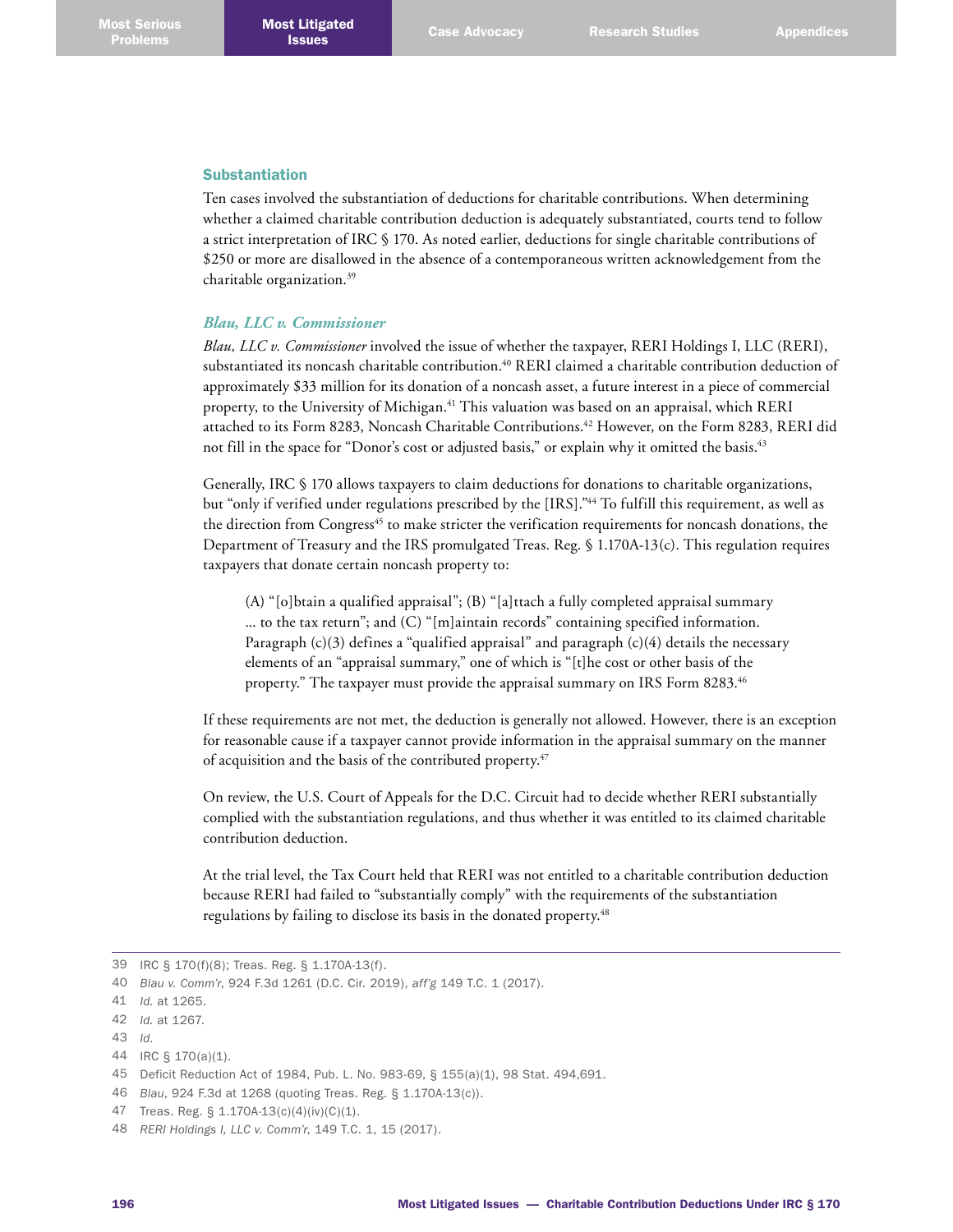The U.S. Court of Appeals for the D.C. Circuit reviewed this issue *de novo*, as it had not previously decided whether substantial compliance was enough to satisfy the substantiation regulation. 49 On appeal, the IRS argued that the test should be stricter than the test applied by the Tax Court, citing substantial compliance standards used by the Fourth, Fifth, and Seventh Circuits, and proposing that anything short of full compliance could be excused only if "(1) [the taxpayer] had a good excuse for failing to comply with the regulation and (2) the regulation's requirement is unimportant, unclear, or confusingly stated in the regulations or statute."50

The Court assumed, but did not decide, that substantial compliance with the regulations would suffice, but determined that RERI's failure to disclose its basis in the donated property meant that it did not substantially comply with Treas. Reg. § 1.170A-13.<sup>51</sup> RERI argued that the Tax Court's ruling conflicted with its prior holding in *Dunlap v. Commissioner*, 52 where the court had excused the petitioner's failure to provide their basis on Form 8283 because providing the basis was not necessary to substantially comply. 53 However, the Tax Court distinguished its non-precedential memorandum opinion in *Dunlap*, which did not consider whether the taxpayers fulfilled the substantiation requirements, and where there was no significant difference in the basis and the claimed deduction. 54 Regardless of whether substantial compliance with the regulations is sufficient, the Court of Appeals agreed with the Tax Court that RERI "fell short of the substantiation requirements by omitting its basis in the donated property"<sup>55</sup> and affirmed the Tax Court judgement. Thus, the taxpayer's charitable contribution deduction was disallowed. 56

#### Value of the Property Contributed

Value of the property contribution (valuation) made up six of the 17 cases that TAS reviewed. Three of the six valuation cases arose from the donation of conservation easements.

## *Pine Mountain Preserve, LLLP v. Commissioner*

In *Pine Mountain Preserve, LLLP v. Commissioner*, 57 the Tax Court entered a decision for the IRS on two of three conservation easements at issue. The Tax Court determined the fair market value of the third easement in a separate memorandum opinion filed concurrently, for which the court allowed a charitable contribution deduction. 58 The valuation of the third easement, a conservation easement from 2007, involved the IRS's and the taxpayer's experts computing the valuation using different methodology and reasoning. We will analyze this separate opinion in greater detail.

<sup>49</sup> *Blau*, 924 F.3d at 1269.

<sup>50</sup> *Id.* at 1269 (citing *Volvo Trucks of N. Am., Inc. v. United States*, 367 F.3d 204, 210 (4th Cir. 2004); *McAlpine v. Comm'r*, 968 F.2d 459, 462 (5th Cir. 1992); *Prussner v. United States*, 896 F.2d 218, 224 (7th Cir. 1990)).

<sup>51</sup> *Blau*, 924 F.3d at 1269.

<sup>52</sup> 103 T.C.M. (CCH) 1689 (2012).

<sup>53</sup> *Blau*, 924 F.3d at 1270.

<sup>54</sup> *Id.* at 1270-1271 (citing *Dunaway v. Comm'r*, 124 T.C. 80, 87 (2005) for the proposition that the Tax Court is not bound by its non-precedential memorandum opinions).

<sup>55</sup> *Id.*

<sup>56</sup> *Id.* at 1280.

<sup>57</sup> *Pine Mountain Pres., LLLP v. Comm'r*, 151 T.C. 247 (2018), *appeal docketed*, Nos. 19-11795 and 19-12173 (11th Cir. May 8, 2019, and June 5, 2019).

<sup>58</sup> *Pine Mountain Pres., LLLP v. Comm'r*, T.C. Memo. 2018-214, *appeal docketed*, Nos. 19-11795 and 19-12173 (11th Cir. May 8, 2019, and June 5, 2019).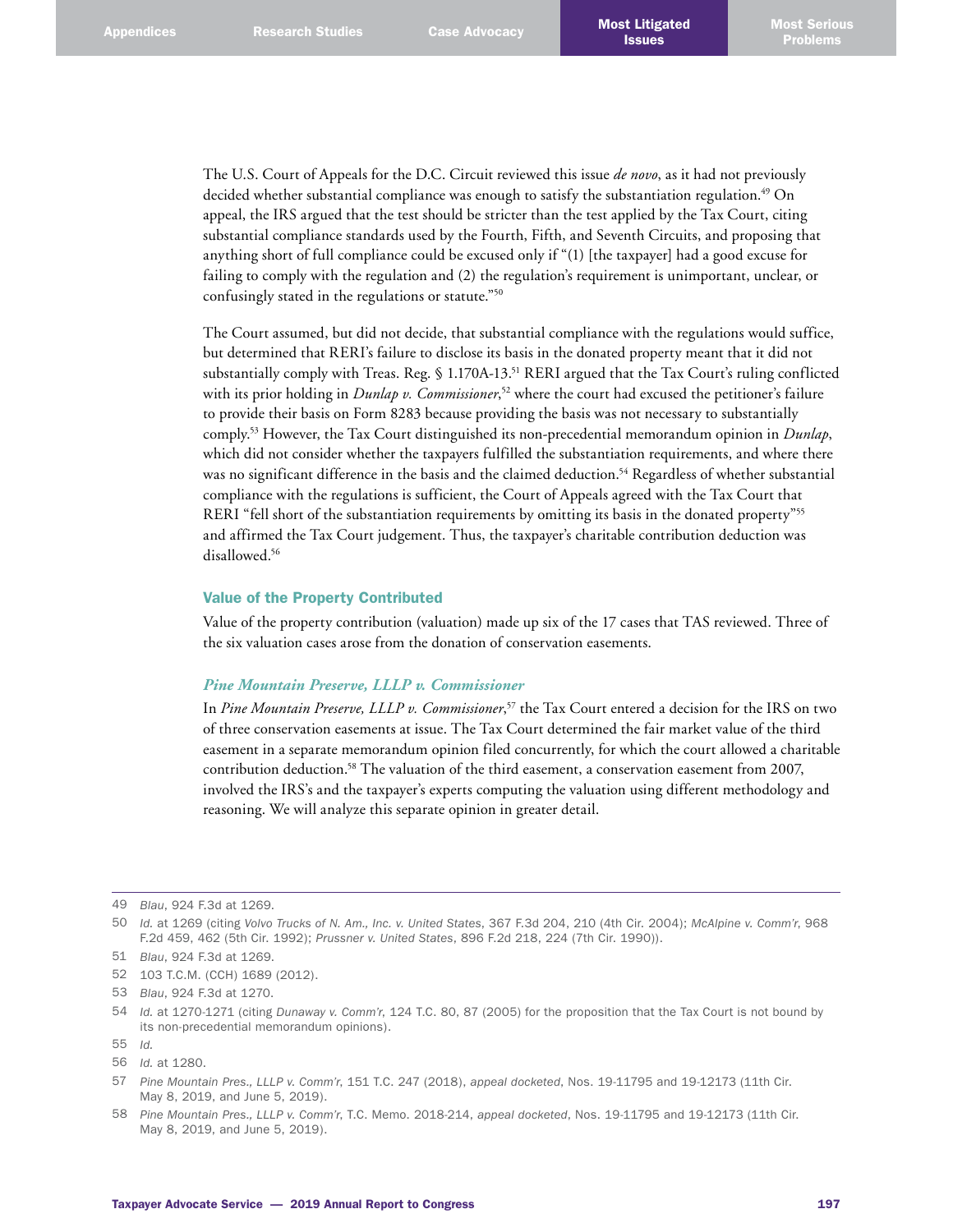The value of a charitable contribution of noncash property is the fair market value of the property at the time of its contribution. 59 The fair market value is "the price at which the property would change hands between a willing buyer and a willing seller, neither being under any compulsion to buy or sell and both having reasonable knowledge of relevant facts."<sup>60</sup> Treas. Reg. § 1.170A-14(h)(3) provides the rules for determining the fair market value of a charitable qualified conservation contribution. 61 In its separate memorandum opinion the court broke down those rules into five salient points:

- 1. The value of the easement is the fair market value at the time it is contributed.
- 2. To determine the fair market value, look to see if there is a substantial record of comparable sales of similar easements to the donated one. If so, base the valuation on those sales prices.
- 3. If no record of comparable easements exists, the general rule is that the fair market value of the conservation contribution equals the difference in the value of the encumbered property before granting the easement minus the fair market value of the property after granting the easement.
- 4. If the easement is only on a portion of the taxpayer's land, its value is calculated by ascertaining the difference between the fair market value of the taxpayer's contiguous property minus the fair market value of the same after the easement is granted.
- 5. Further, if the donation of the easement increased the value of other property owned by the donor or a related person, the deduction for the conservation easement is reduced by the amount of the increase in the value of the other property (even if the property is not contiguous). $^{62}$

Both the taxpayer, and the IRS had their own experts testify as to the valuation of the conservation easement, and argued that the other expert's method of valuation did not comply with the Treasury Regulation § 1.170A-14(h)(3).<sup>63</sup> The court went through the regulation sentence by sentence and compared the regulation to each expert's method of calculation to evaluate how the easement should be valued. 64

To determine the fair market value at the time the easement was contributed, the court first looked at the second sentence of the regulation to determine if there were comparable sales that could guide the valuation of the easement at issue in the case. The IRS expert valued the easement based on other sales of easements he thought were comparable to the 2007 easement. However, Pine Mountain Preserve argued that the easements the IRS expert used had little development potential, while the 2007 easement could be developed in the future. It is standard to price a property at its "highest and best" use, so the valuation depended on whether it was reasonably probable that the donated land would be developed. The court examined the relevant facts — "the access from the property to highways, the likelihood that one of the municipalities would approve a real-estate subdivision, and the changing state of the real-estate market" — and reasoned that the Pine Mountain property did have development potential. 65 Because there was development potential, the court determined that "the Pine Mountain property could have been sold to a third-party buyer and the buyer would have paid a relatively high price that corresponded

<sup>59</sup> Treas. Reg. § 1.170A-1(c)(1).

<sup>60</sup> Treas. Reg. § 1.170A-1(c)(2).

<sup>61</sup> Treas. Reg. § 1.170A-14(h)(3).

<sup>62</sup> *Pine Mountain Preserve, LLLP*, T.C. Memo. 2018-214 at \*4–5 (citing Treas. Reg. § 1.170A-14(h)(3)(i)).

<sup>63</sup> *Id.* at \*6–16.

<sup>64</sup> *Id.* at \*16–28.

<sup>65</sup> *Id*. at \*6.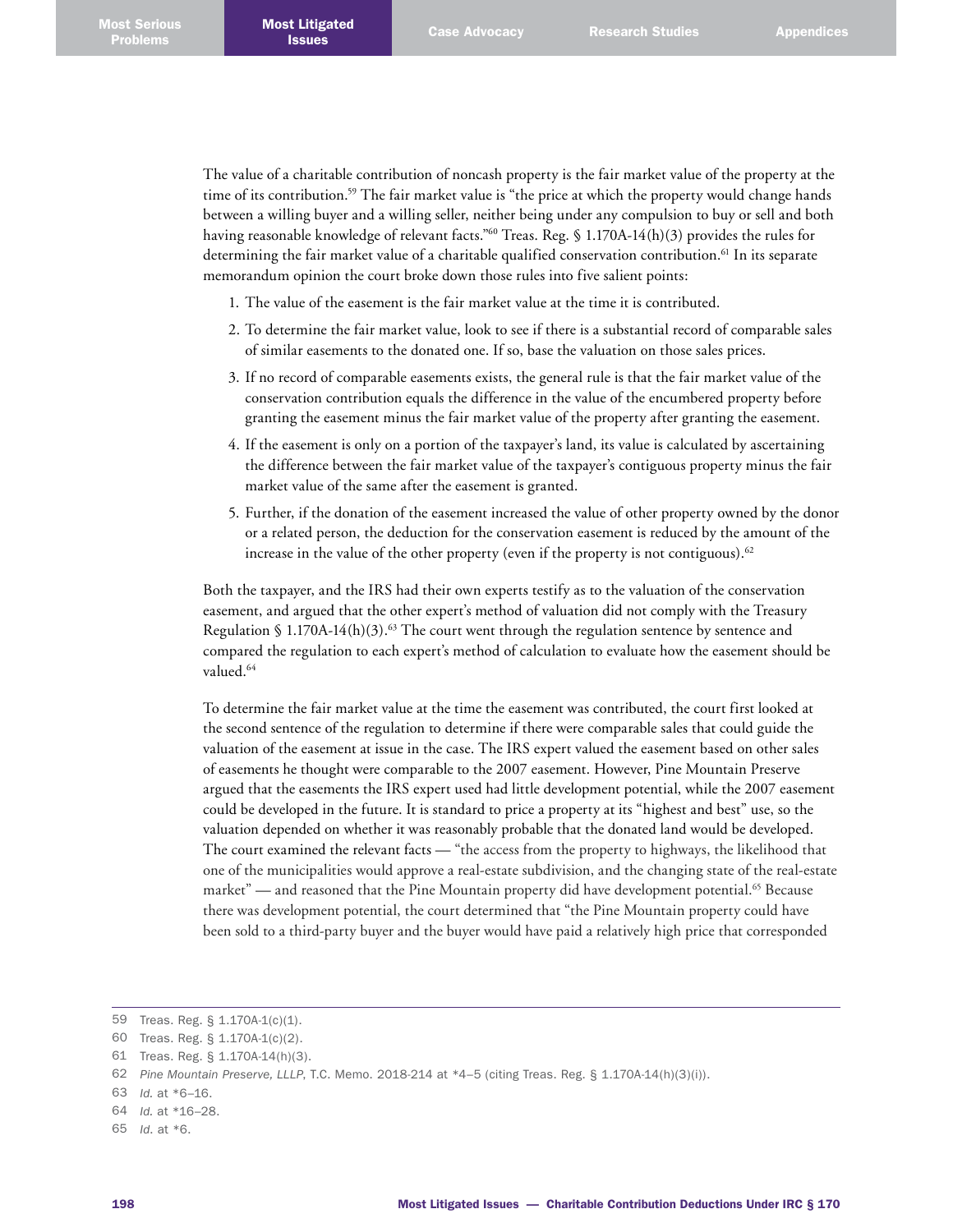to the development potential of the property."<sup>66</sup> Therefore, "the second sentence of the regulation does not compel the use of the comparable sales method as employed by [the IRS expert]."67

The court next examined how the Pine Mountain Preserve's expert calculated the value of the easement based on the third sentence of the regulation, the general rule that the value equals the fair market value before less the fair market value after. This is the general rule, but the court noted that the easement was only for a portion of Pine Mountain Preserve's contiguous property, governed by the fourth sentence of the regulation. The court reasoned that the expert's opinion did not account for the beneficial effects of the easement on the unencumbered parts of the donor's property. Thus, it was not in compliance with the fourth sentence of the regulation, to consider the fair market value of the whole property both before and after the grant of an easement to a portion of the donor's property. Because the court found that the expert's method was not in compliance with the fourth sentence of the regulation, it did not consider whether the expert's method was also contrary to the fifth sentence.

The court found neither experts' methods complied with the regulation. 68 The court concluded that it could weigh the testimony of each expert to determine how to come to the correct valuation, and that it "[was] not bound by the opinion of any expert witness."69 The court noted: "(1) how both experts' opinions have aspects that are useful to the determination of the easement's value, (2) the nature of the errors made by each expert, and (3) how weighting the two experts' opinions tends to correct the errors in their respective approaches."70 Considering these factors, the court believed that the errors present in the two experts' values balanced comparably (equally overestimated by Pine Mountain's expert and underestimated by the IRS's expert). 71 Therefore, the court reasoned that combining the two valuations could correct for each expert's errors. Thus, the court added together fifty percent of each expert's valuation to calculate the allowable charitable deduction. 72

The IRS and the taxpayer have filed cross-appeals with regard to the Court's decisions in this case.

#### Qualified Conservation Contribution

The question of whether a donation constituted a qualified conservation contribution arose as an issue in seven of the cases reviewed by TAS. This is also a threshold issue in the two cases discussed above. If the taxpayer fails to establish that the easement is a qualified conservation contribution then the Court will never need to answer questions about valuation and substantial compliance. All of the conservation contribution cases involved business taxpayers (Corporations, Partnerships, Trusts, and Sole Proprietorships: Schedules C, E, F). The Court of Appeals for the Fifth Circuit also decided a conservation easement case during our reporting period. That case is discussed below.

#### *PBBM-Rose Hill, Ltd. v. Commissioner*

In *PBBM-Rose Hill, Ltd. v. Commissioner*, 73 the taxpayer, PBBM-Rose Hill, Ltd. (PBBM), appealed the Tax Court's decision that PBBM's contribution of a conservation easement to a land trust did

<sup>66</sup> *Pine Mountain Preserve, LLLP*, T.C. Memo. 2018-214 at \*6.

<sup>67</sup> *Id*. at \*7 (citing Treas. Reg. § 1.170A-14(h)(3)(i)).

<sup>68</sup> *Id*. at \*28-30 (citing Treas. Reg. § 1.170A-14(h)(3)(i)).

<sup>69</sup> *Id*. at \*28-29.

<sup>70</sup> *Id*. at \*29-30.

<sup>71</sup> *Id*. \*31-36.

<sup>72</sup> *Id*. at \*36.

<sup>73</sup> *PBBM-Rose Hill, Ltd. v. Comm'r*, 900 F.3d 193 (5th Cir. 2019), *aff'g* No. 26096-14 (T.C. Jan. 9, 2017).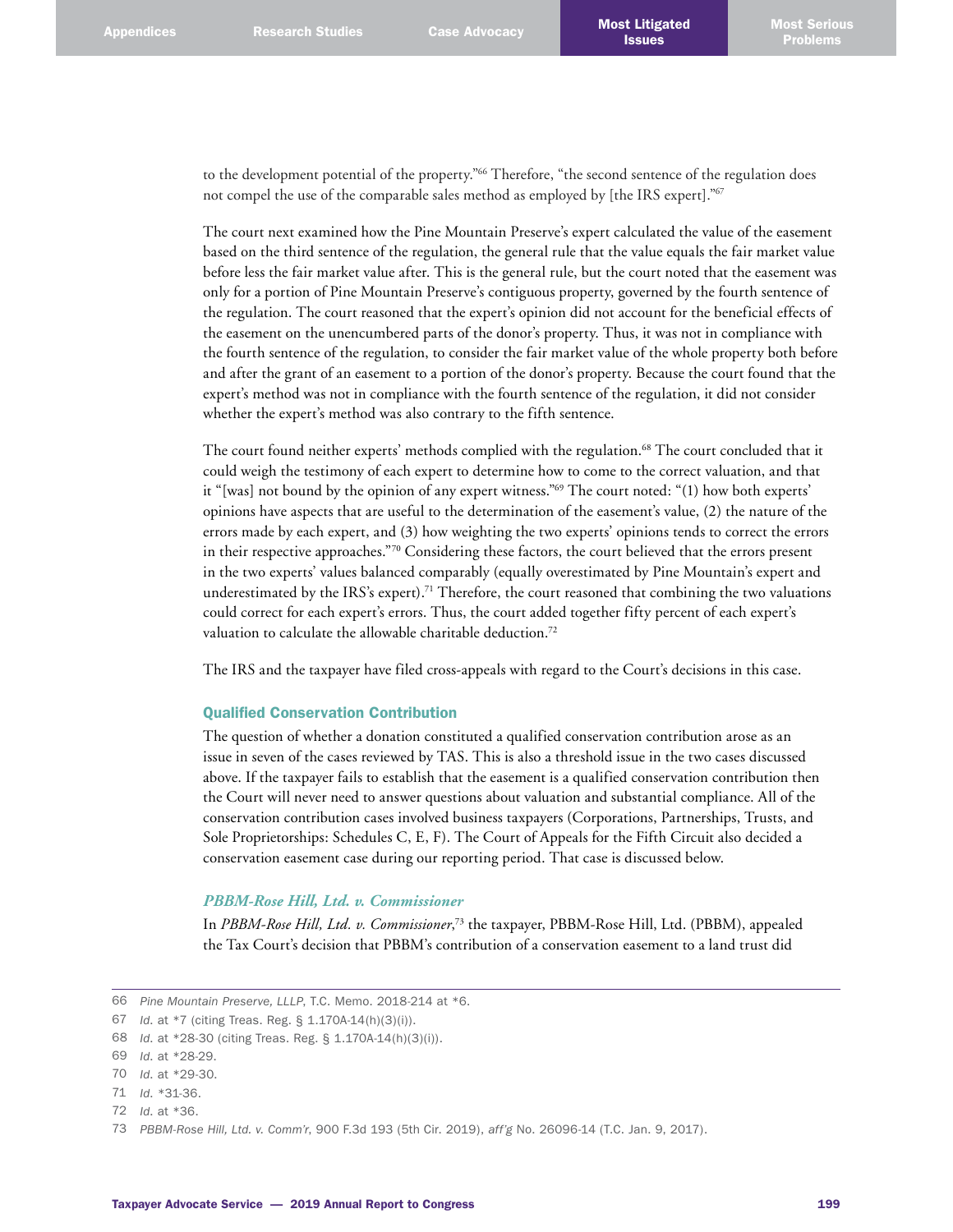not constitute a qualified conservation contribution and therefore it disallowed PBBM's charitable contribution deduction and sustained a penalty for overvaluing the easement.

In general, a charitable contribution deduction may be permitted when a taxpayer's donation of an easement constitutes the donation of a qualified conservation contribution.<sup>74</sup> To qualify as a qualified conservation contribution, the easement donation must be (1) of a qualified real property interest, (2) to a qualified organization, and (3) made exclusively for conservation purposes.<sup>75</sup>

The main issue in this case was whether the easement donated by PBBM was made exclusively for conservation purposes. $^{76}\rm{The}$  statute outlines specific easement purposes that constitute a conservation purpose. 77 Each specific purpose has a different requirement for how much public access must be granted.<sup>78</sup> The statute also states that in order for an easement to qualify as having been made "exclusively" for such a conservation purpose, the conservation purpose must be protected in perpetuity. 79

The Department of Treasury and the IRS issued the "extinguishment regulation"<sup>80</sup> to require that a donated easement's conservation purpose is "protected in perpetuity" in the event that the property underlying the donated easement changes in such a way that it is impossible or impractical for the continued use of the donated property for the conservation purposes. 81 Of particular importance in this case is the part of that regulation that explains that

[A]t the time of the gift the donor must agree that the donation of the perpetual conservation restriction gives rise to a property right ... with a fair market value that is at least equal to the proportionate value that the perpetual conservation restriction at the time of the gift, bears to the value of the property as a whole at that time.... [T]hat *proportionate value* of the donee's property rights shall remain constant.... [When the unexpected change occurs, the donee] must be entitled to a portion of the proceeds at least equal to that proportionate value of the perpetual conservation restriction. 82

On the question of whether the donated easement was meant to serve a conservation purpose, there was no substantive dispute; the easement ostensibly served the purpose of preserving "land areas for outdoor

- 75 IRC § 170(h)(1).
- 76 IRC § 170(h)(4), (5).
- 77 These purposes are:

78 [Treas. Reg. § 1.170A-14\(d\)\(2\)\(ii\), \(d\)\(3\)\(iii\), \(d\)\(4\)\(ii\)\(B\) & \(d\)\(4\)\(iii\)\(C\)](https://1.next.westlaw.com/Link/Document/FullText?findType=L&pubNum=1000547&cite=26CFRS1.170A-14&originatingDoc=Ib2bb0070a01411e888e382e865ea2ff8&refType=LQ&originationContext=document&transitionType=DocumentItem&contextData=(sc.Folder*cid.777a4884d3ed4b6fb8a155b2c8e02f90*oc.Search)).

<sup>74</sup> IRC § 170(f)(3)(B)(iii) & (h).

<sup>&</sup>quot;(i) the preservation of land areas for outdoor recreation by, or the education of, the general public,

<sup>(</sup>ii) the protection of a relatively natural habitat of fish, wildlife, or plants, or similar ecosystem,

<sup>(</sup>iii) the preservation of open space (including farmland and forest land) where such preservation is—(I) for the scenic enjoyment of the general public, or (II) pursuant to a clearly delineated Federal, State, or local governmental conservation policy, and will yield a significant public benefit, or

<sup>(</sup>iv) the preservation of an historically important land area or a certified historic structure." IRC  $\S 170(h)(4)$ .

<sup>79</sup> IRC § 170(h)(5).

<sup>80</sup> Treas. Reg. § 1.170A-14(g)(6). The court explains that the purpose of the extinguishment regulation is: The purpose of this regulation is "(1) to prevent a taxpayer (or his successor) 'from reaping a windfall if the property is destroyed or condemned' such that the easement cannot remain in place and (2) to assure that the donee can use its portion of any proceeds to advance the conservation purpose elsewhere." *PBBM-Rose Hill, Ltd*., 900 F.3d at 205.

<sup>81</sup> *PBBM-Rose Hill, Ltd*., 900 F.3d at 205.

<sup>82</sup> *Id.* (quoting Treas. Reg. § 1.170A-14(g)(6)(ii)) (emphasis added).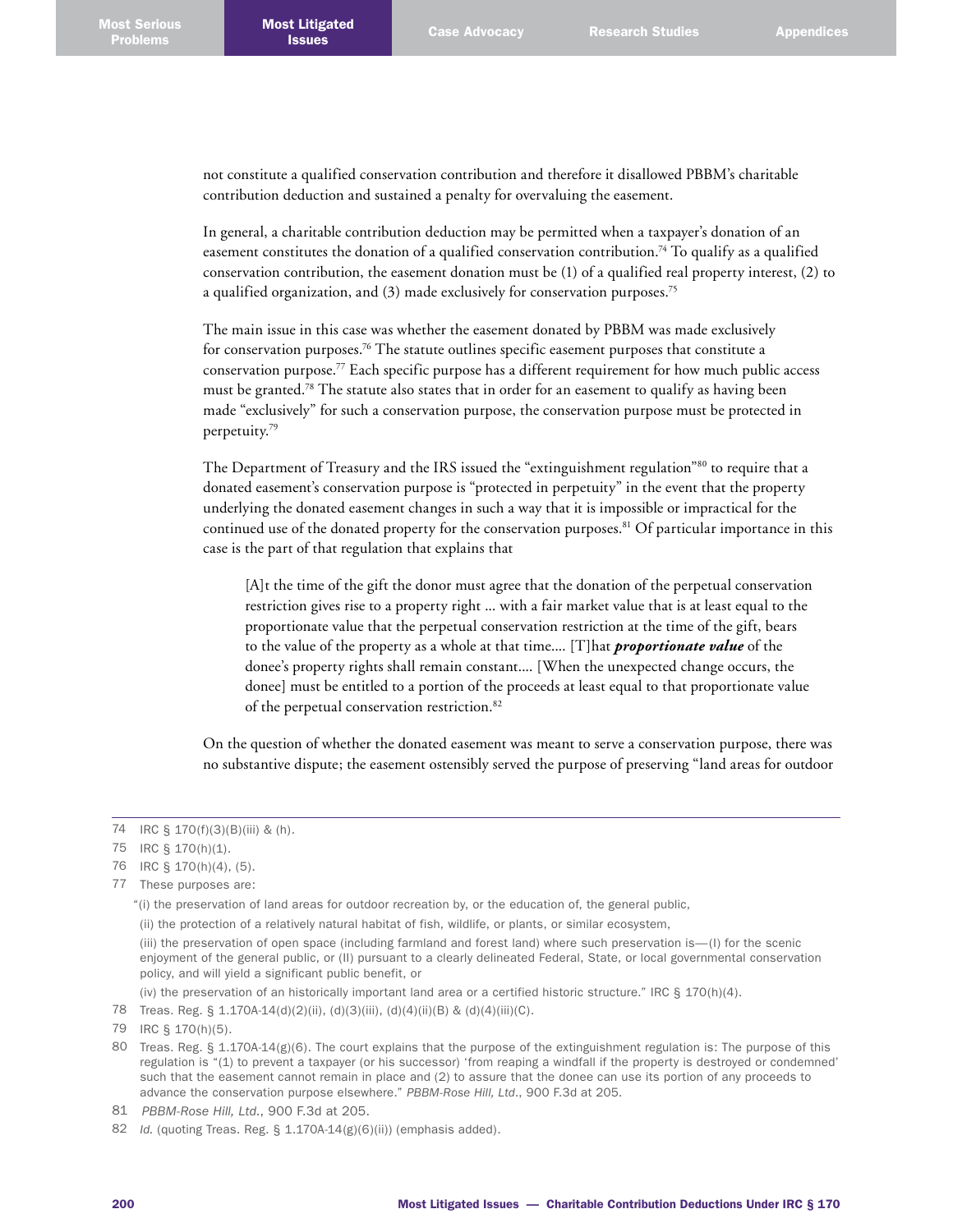recreation by … the general public."83 The issue on appeal for the U.S. Court of Appeals for the Fifth Circuit, rather, was whether the conservation easement had sufficiently preserved that land for use by the general public, as the applicable regulations require that land underlying a conservation contribution must be available "for the substantial and regular use of the general public."84

At the trial level, the Tax Court held that the conservation easement did not adequately protect public access to the land. It noted that the deed required the donated property to be open for use by the general public, but also that there was not a right of public access. Furthering the Tax Court's conclusion was the fact that after the creation of the easement the land underlying the easement was operated as an 18-hole golf course and a park. Access to the property was controlled by a gatehouse. Upon entry, visitors would be given a pass that would limit their access to certain areas; they could go to the golf course or restaurant, but not the park. 85

The Court of Appeals analyzed the regulations regarding conservation easements which "indicate that public access should generally be determined by examining the language of the deed."86 Additionally, the regulations suggest that whether a conservation easement qualifies should be determined at the time of the donation, not what the subsequent owner does with the property. 87

The court construed the deed as a whole and gave the specific language in the deed more weight than the general language.<sup>88</sup> PBBM included the statutory conservation purposes for IRC § 170(h)(4)(i)-(iii) in its easement deed. 89 The deed stated that "[t]he Property is and shall continue to be and remain open for substantial and regular use by the general public for outdoor recreation."90 Additionally, it included language that prohibited charging fees that would defeat this public use or "result in the operation of the Property as a private membership club."<sup>91</sup> The court reasoned that this language in the deed was enough to obligate the owner of the property to operate it in such a way that provided access to the public for substantial and regular recreational use, as the regulation required. 92 The court further explained that the general terms in the deed, which did not grant a right of public access, and retained the right for the owner to put up no-trespassing signs, did not override the specific language that did grant certain public access.<sup>93</sup> Lastly, the court decided that these provisions in the deed referred to "[t]he Property" in its entirety. For that reason, the IRS's argument "that the deed allows the owner to prevent the public from accessing certain areas of the land fails."94 Therefore, the easement's language fulfilled the public-access requirement for the conservation purpose of outdoor recreation for the general public. 95

95 *Id*.

<sup>83</sup> *PBBM-Rose Hill, Ltd*., 900 F.3d at 205. at 201.

<sup>84</sup> *Id*. at 205. at 201-202 (citing Treas. Reg. § 1.170A-14(d)(2)(ii)).

<sup>85</sup> *Id*. at 202.

<sup>86</sup> The Court explained that there is an exception to this general rule when the donor knew or should have known at the time of the donation that the access in actuality would be significantly less than the access under the terms of the deed. Here, however, the court held PBBM failed to meet this exception. *PBBM-Rose Hill, Ltd.,* 900 F.3d at 202-203 (distinguishing Treas. Reg. § 1.170A-14(d)(4)(ii)(B) and (5)(iv)(C)).

<sup>87</sup> *PBBM-Rose Hill, Ltd*., 900 F.3d at 202 (citing Treas. Reg. § 1.170A-14(g)(6)(ii) &(h)(3)).

<sup>88</sup> *Id*. at 204-205.

<sup>89</sup> *Id*. at 203-204.

<sup>90</sup> *Id*. at 204.

<sup>91</sup> *Id*.

<sup>92</sup> *Id*.

<sup>93</sup> *PBBM-Rose Hill, Ltd.,* F.3d at 204*.*

<sup>94</sup> *Id.* at 205.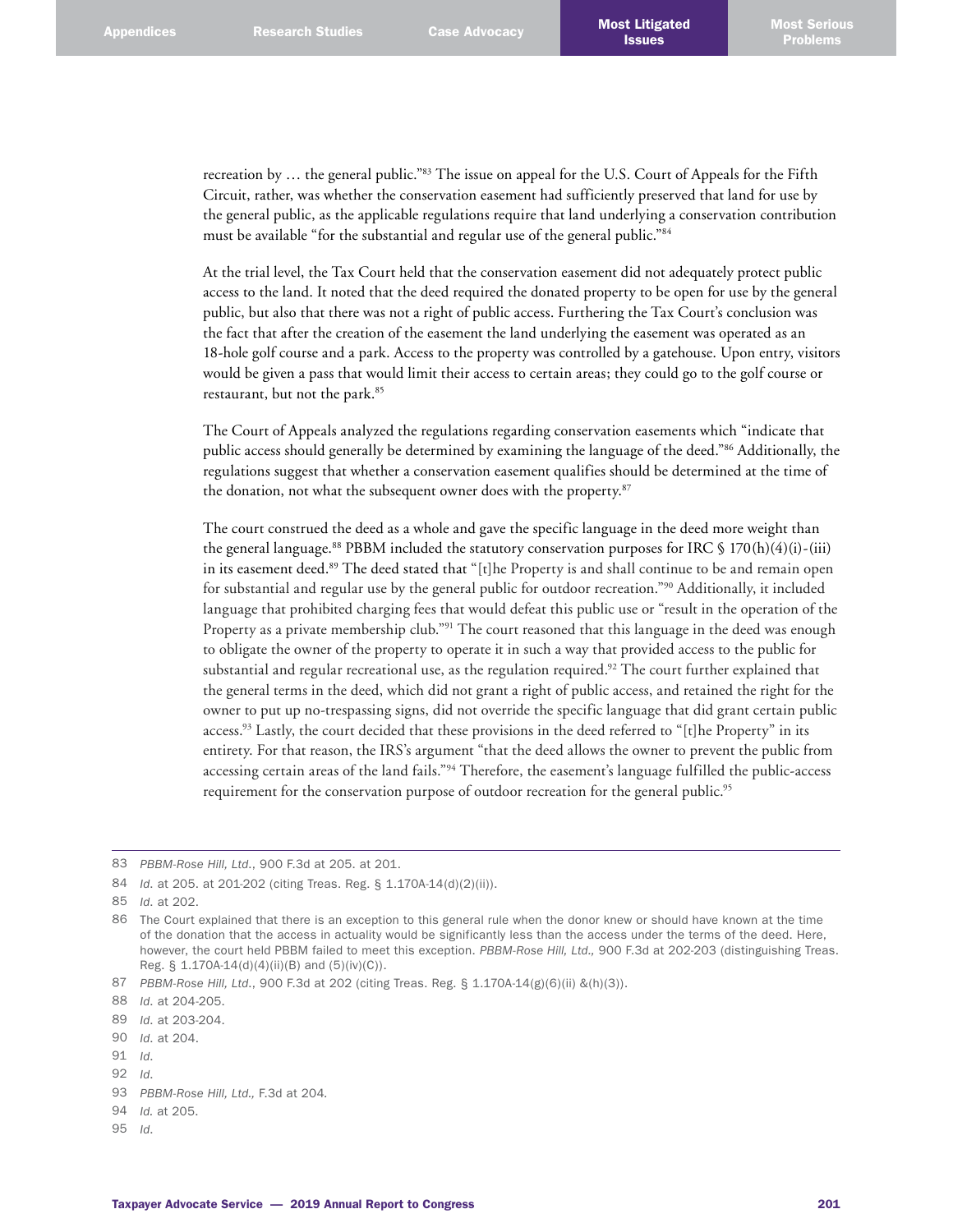However, for the easement to be considered exclusively for conservation purposes, it must also protect that conservation purpose in perpetuity. This brings us to the extinguishment regulation, and the term "proportionate value," which was of particular importance in this case. The Court of Appeals for the Fifth Circuit interpreted "proportionate value" to be "a fraction equal to the value of the conservation easement at the time of the gift, divided by the value of the property as a whole at that time."96 In this case, the easement deed's extinguishment provision provided that the donee would be provided a portion of the proceeds of a sale or conversion of the donated property based on the fair market value at the time of the deed or proceeds after the expenses of the sale and the "amount attributable to improvements constructed upon the Conservation Area … are deducted."97

The Tax Court determined that the terms of PBBM's conservation easement failed to comply with the extinguishment regulation because "the donee would not receive the amount required by the extinguishment regulation in some circumstances."98 The regulation does not include language that any amount may be subtracted from the portion of the proceeds owed to the donee. 99 The conservation easement deed contained language that allows the value of improvements to be subtracted out of the total proceeds from a future sale before the donee receives its portion. 100 On appeal, the IRS argued that the extinguishment provision could not include factors like the value of improvements that could potentially reduce the donee's proceeds below the minimum required by the regulation. 101 The Fifth Circuit agreed that the plain language of the regulation stated that the donee "must be entitled to a portion of the proceeds at least equal to that proportionate value," and included nothing about the subtraction of other amounts to that. 102 In fact, the regulation demands that the donee must receive at least the proportionate value of the proceeds. 103 Because the taxpayer's conservation easement deed allowed for a subtraction of the value of improvements from the proceeds, which could reduce the total donee proceeds below the proportionate value, the court held that the conservation easement violated the requirement set forth in the extinguishment regulation.<sup>104</sup>

Thus, the Court of Appeals for the Fifth Circuit held that PBBM's easement did not constitute a qualified conservation contribution, as its failed to comply with the statute's "exclusively for conservation purposes" requirement and with the terms of the related extinguishment regulation. 105 For that reason, the court held that the taxpayer was not entitled to a charitable contribution deduction. 106

97 *Id*.

101 *Id*. at 207.

106 *PBBM-Rose Hill, Ltd.*, 900 F.3d at 209. The Fifth Circuit additionally decided on the issues of the valuation of the conservation easement and if PBBM was liable for the accuracy-related penalty, finding for the IRS on both issues. *Id*. at 213-215.

<sup>96</sup> *PBBM-Rose Hill, Ltd.,* F.3d at 207.

<sup>98</sup> *Id*.

<sup>99</sup> *See* Treas. Reg. § 1.170A-14(g)(6).

<sup>100</sup> *PBBM-Rose Hill, Ltd*., 900 F.3d at 207-08.

<sup>102</sup> *Id*. (quoting Treas. Reg. § 1.170A-14(g)(6)(ii)).

<sup>103</sup> *Id*. at 207-08 (citing Treas. Reg. § 1.170A-14(g)(6)(ii)).

<sup>104</sup> *Id*. at 208-09.

<sup>105</sup> *Id*. at 209.